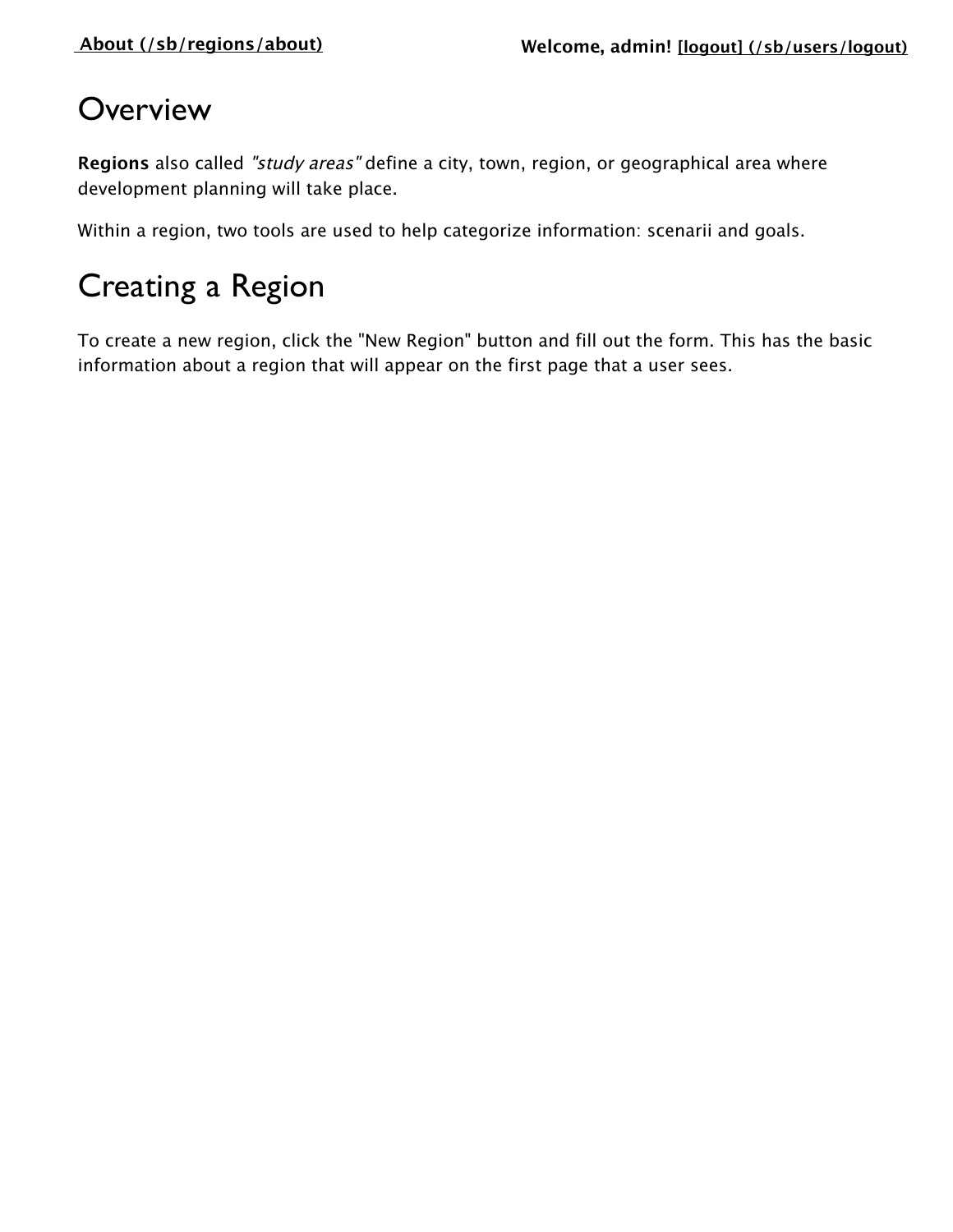### **Add Region**

**Name** 

Description

**Region Introduction Subtitle** 

**Read More Section Subtitle** 

**Read More Section Text** 

Upload an overview image [optional].

Choose File No file chosen

Number of Goals a User May Select

 $\overline{2}$ 

 $\bigodot$ 

 $\ensuremath{\boxplus}$ 

Publish to the public\*

Submit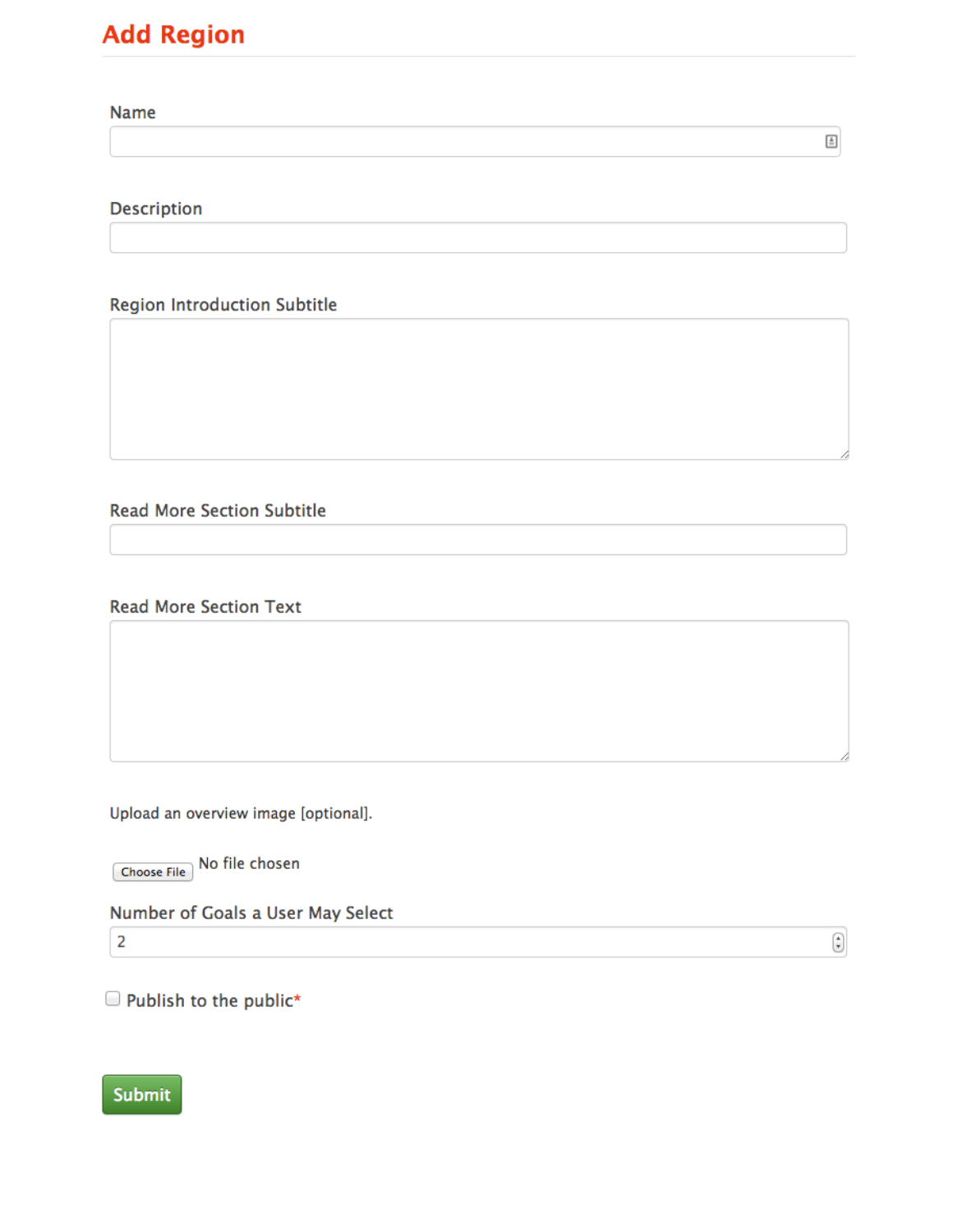### Name

#### **[required]**

The Name of the region/study area. The user will see this name. An example of a region name would be "Elgin" or "Austin South Shores."

# **Description**

**[optional]** A short description that will be bold and large. It will be the first header underneath the region name. An example might be something like "How do we plan for growth in Elgin?" or "Build-out 2050" or "Redevelopment plan for Austin's South Shores." While this is technically optional, it is probably a good idea to include this.

# Region Introduction Subtitle

**[optional]** A subtitle to the description. It will appear smaller than the description, in normal paragraph style text. It could also be a longer introduction set of text.

# Read More Section Subtitle

**[optional]** This is a secondary title, and will be larger and bolder and will lead the Read More Text area.

# Read More Section Text

**[optional]** An additional paragraph of smaller, paragraph style text to follow the Read More Section Subtitle.

# Overview Image

**[optional]** An optional image to illustrate the general idea of the redevelopment. A large image can be uploaded, and it will be displayed as a thumbnail that can be clicked on to enlarge in a lightbox style user interface.

## Footer Text

#### **[optional]**

Text that will go down at the bottom of the page in the footer, like a copyright notice or additional information.

# Number of Goals a User May Select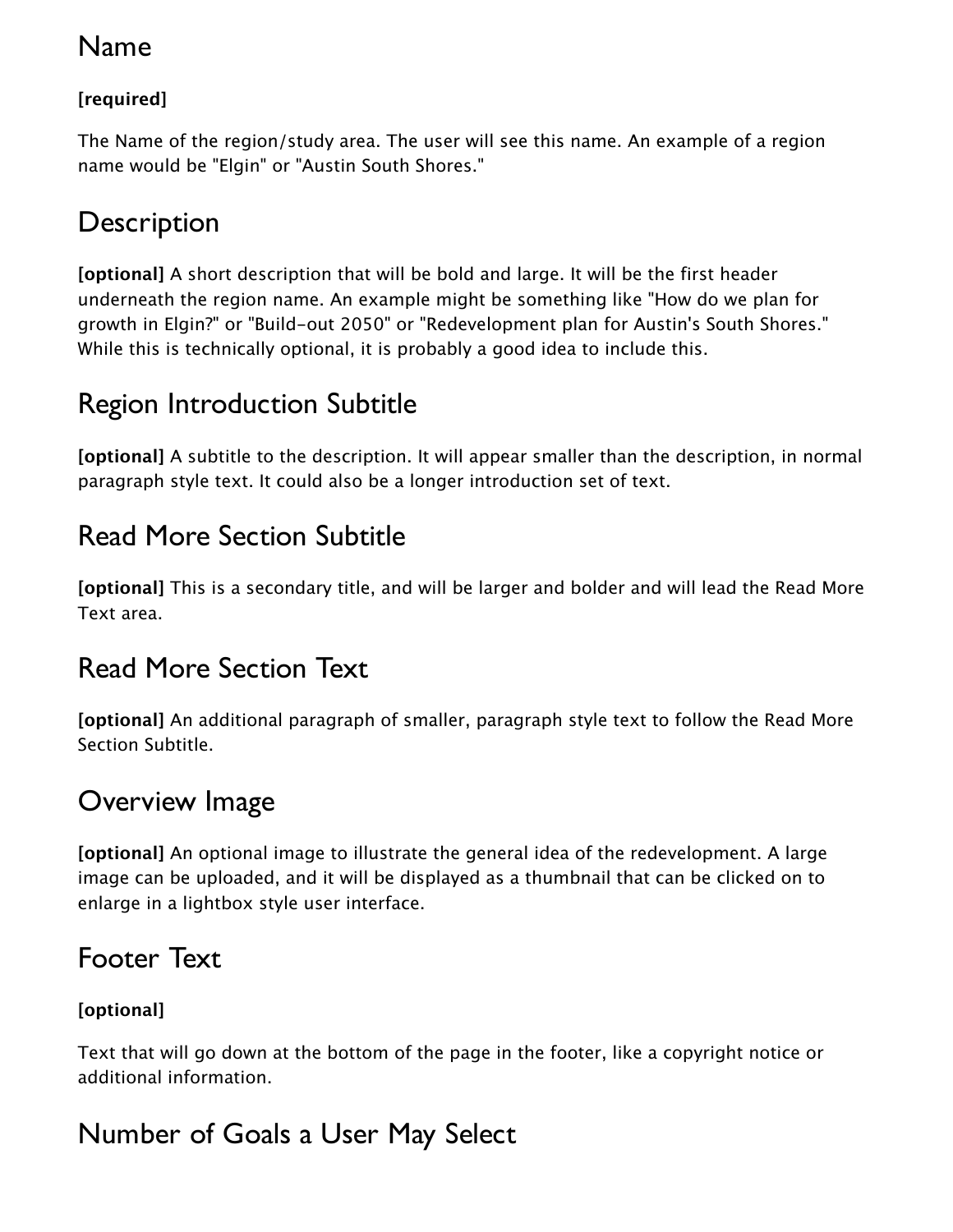This is the maximum number of goals that a user may select as important to them from the list of goals you have configured for a region. This value defaults to 2. **[required]**

# Publish to the public

This enables the public to see this region's survey. By clicking it, the public will be able to take this survey. If it is not checked, then anyone who has not logged in will not be able to see any part of this survey. This provides a way to prepare the survey in private, then when it is complete, release it to the public.

## What this all looks like

Here's what these look like to the end user, with the appropriate labels highlighted on the page to show you what fields are displayed where.

| Region Name                                                                                                                                                                                                                                                                                                                                                                                                                                                                                                                                                                                                                                                                                                                                                                                                                                                                                                                                                                                                                 | <del>iberty St</del>                                                                                                                                                                                                                                                                                                                                                                                                                                                                                                                                                |
|-----------------------------------------------------------------------------------------------------------------------------------------------------------------------------------------------------------------------------------------------------------------------------------------------------------------------------------------------------------------------------------------------------------------------------------------------------------------------------------------------------------------------------------------------------------------------------------------------------------------------------------------------------------------------------------------------------------------------------------------------------------------------------------------------------------------------------------------------------------------------------------------------------------------------------------------------------------------------------------------------------------------------------|---------------------------------------------------------------------------------------------------------------------------------------------------------------------------------------------------------------------------------------------------------------------------------------------------------------------------------------------------------------------------------------------------------------------------------------------------------------------------------------------------------------------------------------------------------------------|
| Build-out 2050 - Description<br>Lorem ipsum delor sit amet, consectetur adipiscing elit. Aliquam arcu<br>dolor, consequat sit amet gravida id, pharetra eget neque. Fusce<br>euismod nisi ac mauris luctus eget gravida enim vehicula. Proin<br>porttitor egestas enim et egestas. Morbi a arcu elit. Cras commodo<br>arcu non erat blandit nec aliquet sapien pharetra. Quisque dictu $\mathbb{R}$ egion<br>pretium tellus at euismod. Nunc auctor lobortis quam non eleifer $\operatorname{\mathbb{F}n}$ $\operatorname{\mathbb{t}r}$ o $\operatorname{ductipn}$<br>Mauris magna ante, fringilla iaculis mattis in, aliquet sed metus. Subtitle<br>Curabitur convallis mattis nulla ac mattis. Quisque orci elit,<br>condimentum non aliquet sed, interdum eget nibh.<br><b>Read More</b><br><b>Read More</b><br><b>Section Subtitle</b><br>At your charrette in January, many citizens sketched out their ideas of<br>how they would like to see Hutto grow over the next 20 years. Six $\overline{Red~More}$<br>Section | teams of eight to 10 people completed a map, using stickers, each<br>one representing a particular development types, from open space<br>and single-family residential uses to office buildings and town center<br>shops and restaurants. Using the Envision Tomorrow computer<br>software, participants saw in real time how their growth scenarios for<br>the Demonstration Site could affect the community's tax revenue,<br>population, jobs-housing balance and the mix of housing types.<br><b>Take Survey</b><br><b>Overview Image</b><br><i>Footer*Text</i> |
| FPalm Valley Blvd<br>Text<br>Copyright 2013 Hutto.                                                                                                                                                                                                                                                                                                                                                                                                                                                                                                                                                                                                                                                                                                                                                                                                                                                                                                                                                                          |                                                                                                                                                                                                                                                                                                                                                                                                                                                                                                                                                                     |

# Modifying and Deleting an existing Region

Once a new region has been created, it is listed on the main page of the Region section. To modify it, simply click on the "Edit" link, next to the Region that should be modified. The page that is then loaded is similar to the "Create a region" page and allows the following actions.

# View Region

This option allows users to view the selected region.